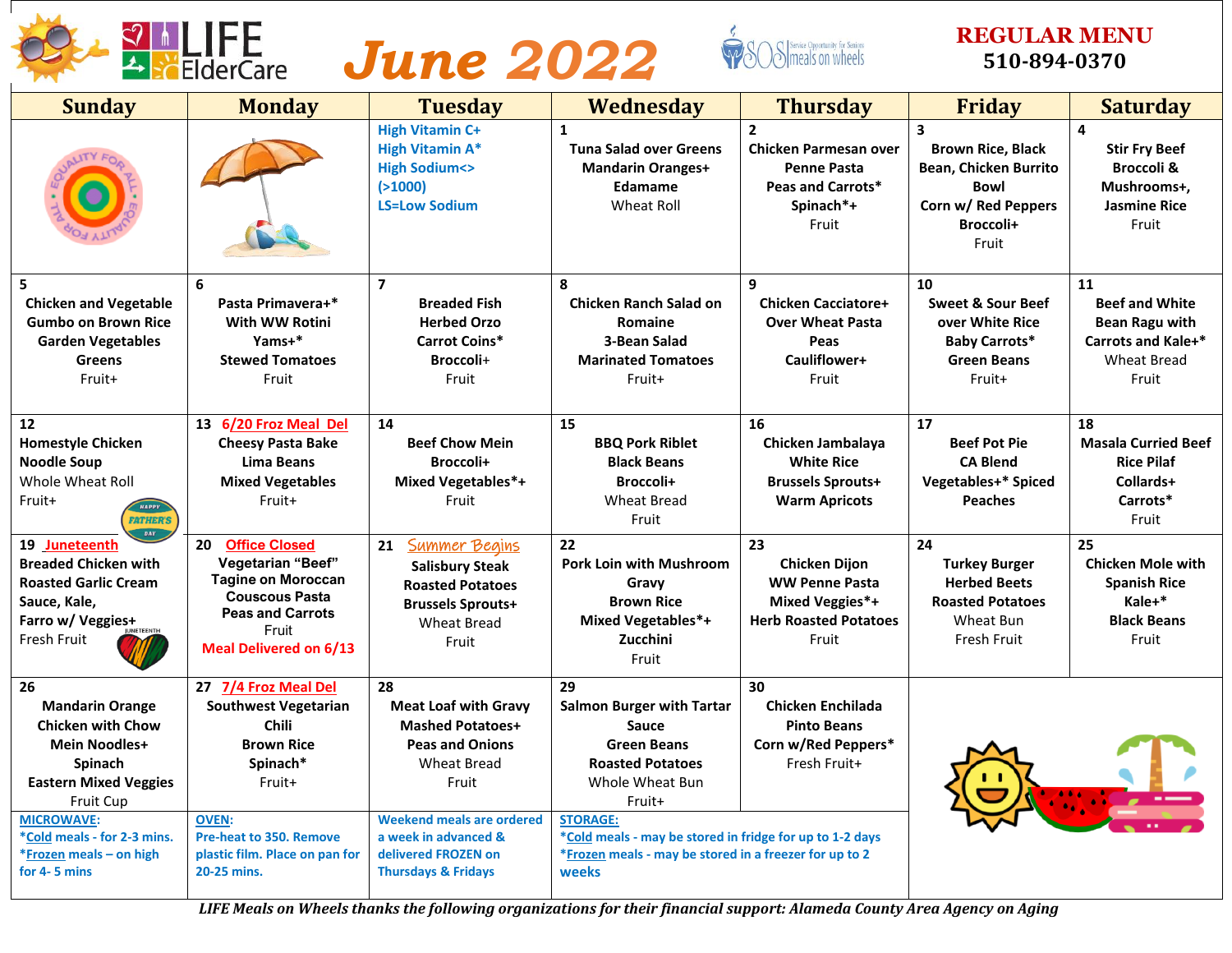



### **VEGETARIAN MENU 510-894-0370**

| <b>Sunday</b>                                                                                                                                                                                                   | <b>Monday</b>                                                                                                                                                                                                     | <b>Tuesday</b>                                                                                                                                                                                                                             | <b>Wednesday</b>                                                                                                                                                                                                                                                             | <b>Thursday</b>                                                                                                                | <b>Friday</b>                                                                                                                                        | <b>Saturday</b>                                                                                                                |
|-----------------------------------------------------------------------------------------------------------------------------------------------------------------------------------------------------------------|-------------------------------------------------------------------------------------------------------------------------------------------------------------------------------------------------------------------|--------------------------------------------------------------------------------------------------------------------------------------------------------------------------------------------------------------------------------------------|------------------------------------------------------------------------------------------------------------------------------------------------------------------------------------------------------------------------------------------------------------------------------|--------------------------------------------------------------------------------------------------------------------------------|------------------------------------------------------------------------------------------------------------------------------------------------------|--------------------------------------------------------------------------------------------------------------------------------|
|                                                                                                                                                                                                                 |                                                                                                                                                                                                                   | <b>High Vitamin C+</b><br><b>High Vitamin A*</b><br><b>High Sodium&lt;&gt;</b><br>( > 1000)<br><b>LS=Low Sodium</b>                                                                                                                        | $\mathbf{1}$<br><b>Tu-No Salad over Greens</b><br><b>Mandarin Oranges+</b><br><b>Edamame</b><br><b>Wheat Roll</b>                                                                                                                                                            | $\overline{2}$<br><b>Eggplant Parmesan</b><br>over Penne Pasta<br><b>Peas and Carrots*</b><br>Spinach*+<br>Fruit               | $\overline{\mathbf{3}}$<br><b>Brown Rice, Black</b><br>Bean, Plant-Based<br><b>Chicken Burrito Bowl</b><br>Corn w/ Red Peppers<br>Broccoli+<br>Fruit | 4<br><b>Hearty Minestrone</b><br>with Pasta+<br>Spinach*<br><b>Warm Apricots*</b><br><b>Wheat Crackers</b>                     |
| 5<br><b>Macaroni &amp; Cheese</b><br><b>Stewed Tomatoes</b><br><b>Baby Carrots*</b><br>Fruit+                                                                                                                   | 6<br>Pasta Primavera+*<br>With WW Rotini<br>Yams+*<br><b>Stewed Tomatoes</b><br>Fruit                                                                                                                             | $\overline{\mathbf{z}}$<br><b>Veggie Nuggets</b><br><b>Herbed Orzo</b><br><b>Carrot Coins*</b><br>Broccoli+<br>Fruit                                                                                                                       | 8<br><b>Plant-Based Chicken Ranch</b><br><b>Salad on Romaine</b><br>3-Bean Salad<br><b>Marinated Tomatoes</b><br>Fruit+                                                                                                                                                      | 9<br><b>Plant-Based Chicken</b><br>Cacciatore+<br><b>Over Wheat Pasta</b><br>Peas<br>Cauliflower+<br>Fruit                     | 10<br>Sweet & Sour<br><b>Meatless "Beef" over</b><br><b>White Rice, Baby</b><br>Carrots*<br><b>Green Beans</b><br>Fruit+                             | 11<br><b>Creamy Curried</b><br><b>Vegetables over</b><br><b>Brown Rice</b><br>Corn<br>Broccoli+<br>Fruit                       |
| 12<br><b>Cheese Omelet</b><br><b>Capri Veggies*</b><br><b>FATHER'S</b><br><b>Potatoes</b><br>DAY<br>Whole Wheat Roll Fruit+                                                                                     | 13 6/20 Froz Meal Del<br><b>Cheesy Pasta Bake</b><br>Lima Beans<br><b>Mixed Vegetables</b><br>Fruit+                                                                                                              | 14<br><b>Meatless "Beef" Chow</b><br>Mein<br>Broccoli+<br>Mixed Vegetables*+<br>Fruit                                                                                                                                                      | 15<br><b>BBQ Tofu</b><br><b>Black Beans</b><br>Broccoli+<br><b>Wheat Bread</b><br>Fruit                                                                                                                                                                                      | 16<br><b>Plant-Based Chicken</b><br>Jambalaya over<br><b>White Rice</b><br><b>Brussel Sprouts+</b><br><b>Warm Apricots</b>     | 17<br><b>Vegetable Pot Pie</b><br><b>CA Blend</b><br><b>Vegetables+* Spiced</b><br><b>Peaches</b>                                                    | 18<br>Cheese, Rice, and<br><b>Bean Burrito</b><br><b>California Blend</b><br><b>Vegetables Hash</b><br><b>Browns</b><br>Fruit+ |
| 19 Juneteenth Holiday<br><b>Cheese Ravioli with</b><br><b>Marinara Sauce</b><br><b>Italian Blend Veggies</b><br>Carrot Coins*<br><b>ETEENTI</b><br>Fresh Fruit                                                  | 20<br><b>Office Closed</b><br>Vegetarian "Beef"<br><b>Tagine on Moroccan</b><br><b>Couscous Pasta</b><br><b>Peas and Carrots</b><br>Fruit<br><b>Meal Delivered on 6/13</b>                                        | 21 Summer Begins<br><b>Vegetarian Steak</b><br><b>Roasted Potatoes</b><br><b>Brussels Sprouts+</b><br><b>Wheat Bread</b><br>Fruit                                                                                                          | 22<br>Tofu Tikka Masala<br><b>On Brown Rice</b><br><b>Mixed Vegetables*+</b><br>Zucchini<br>Fruit                                                                                                                                                                            | 23<br><b>Plant-Based Chicken</b><br>Dijon<br><b>WW Penne Pasta</b><br>Mixed Veggies*+<br><b>Herb Roasted Potatoes</b><br>Fruit | 24<br><b>Veggie Burger</b><br><b>Herbed Beets</b><br><b>Roasted Potatoes</b><br>Wheat Bun<br><b>Fresh Fruit</b>                                      | 25<br><b>Chickpea Casserole</b><br>with Lemon, Herbs<br>and Shallots<br><b>Brown Rice</b><br><b>Mixed Vegetables</b><br>Fruit  |
| 26<br>Spaghetti w/ Marinara<br>and Plant-Based Chicken<br>Cauliflower+<br><b>Green Beans</b><br><b>Fruit Cup</b><br><b>MICROWAVE:</b><br>*Cold meals - for 2-3 mins.<br>*Frozen meals - on high<br>for 4-5 mins | 27 7/4 Froz Meal Del<br><b>Southwest Vegetarian</b><br><b>Chili</b><br><b>Brown Rice</b><br>Spinach*<br>Fruit+<br><b>OVEN:</b><br><b>Pre-heat to 350. Remove</b><br>plastic film. Place on pan<br>for 20-25 mins. | 28<br><b>Vegetarian Beef &amp; Gravy</b><br><b>Mashed Potatoes+</b><br><b>Peas and Onions</b><br><b>Wheat Bread</b><br>Fruit<br>Weekend meals are ordered<br>a week in advanced &<br>delivered FROZEN on<br><b>Thursdays &amp; Fridays</b> | 29<br><b>Veggie Burger with Tartar</b><br>Sauce, Green Beans<br><b>Roasted Potatoes</b><br>Whole Wheat Bun<br>Fresh Fruit+<br><b>STORAGE:</b><br>*Cold meals - may be stored in fridge for up to 1-2 days<br>*Frozen meals - may be stored in a freezer for up to 2<br>weeks | 30<br><b>Cheese Enchilada</b><br><b>Pinto Beans</b><br>Corn w/Red Peppers*<br>Fresh Fruit+                                     |                                                                                                                                                      |                                                                                                                                |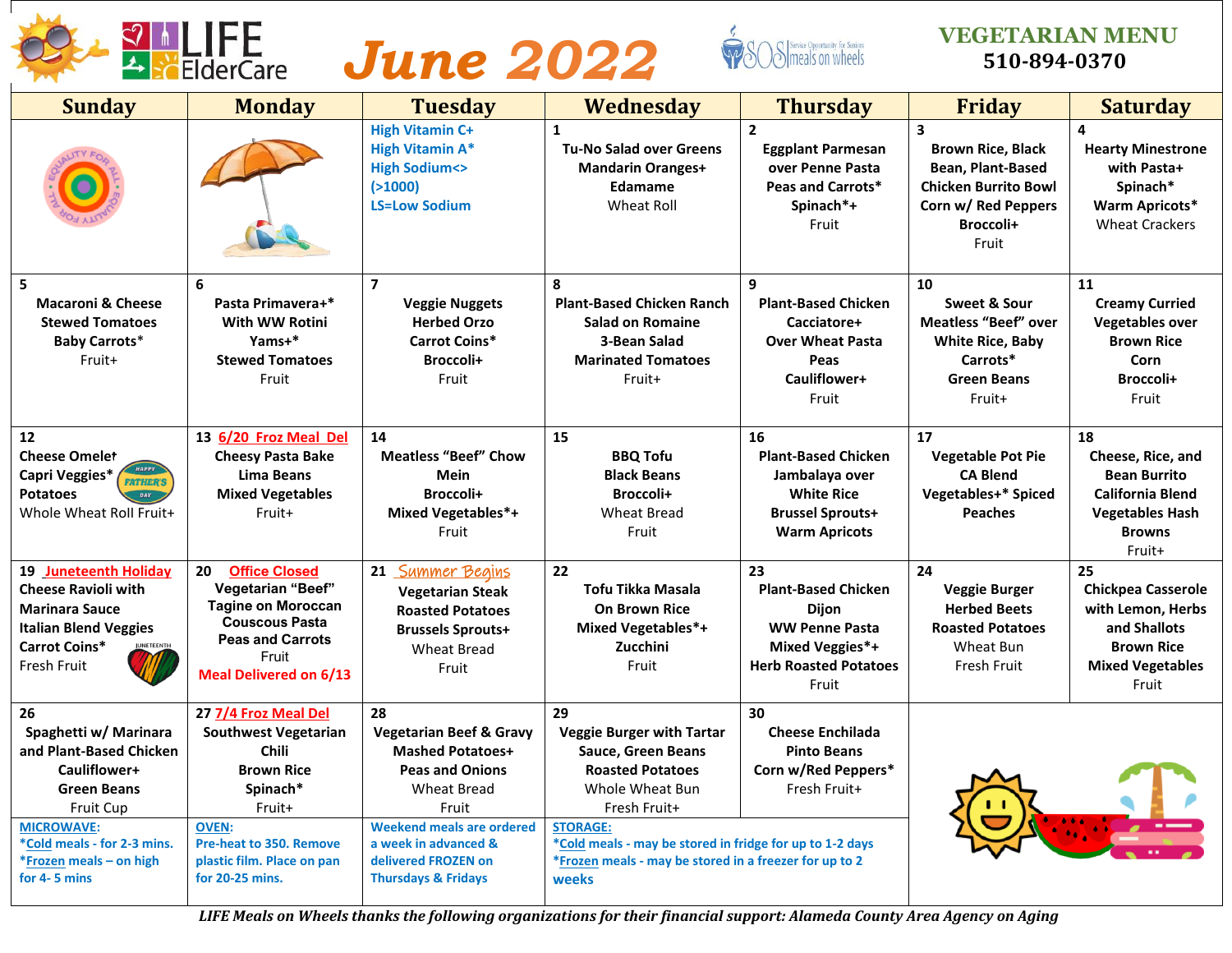| <b>FiderCare</b> |
|------------------|
|                  |



#### **MS & PUREE 510-894-0370**

| <b>Sunday</b>                                                                                                                                                                                          | <b>Monday</b>                                                                                                                                                                                                                    | <b>Tuesday</b>                                                                                                                                                                                    | <b>Wednesday</b>                                                                                                                                                                                                                                   | <b>Thursday</b>                                                                                                  | <b>Friday</b>                                                                                                      | <b>Saturday</b>                                                                                                                            |  |  |
|--------------------------------------------------------------------------------------------------------------------------------------------------------------------------------------------------------|----------------------------------------------------------------------------------------------------------------------------------------------------------------------------------------------------------------------------------|---------------------------------------------------------------------------------------------------------------------------------------------------------------------------------------------------|----------------------------------------------------------------------------------------------------------------------------------------------------------------------------------------------------------------------------------------------------|------------------------------------------------------------------------------------------------------------------|--------------------------------------------------------------------------------------------------------------------|--------------------------------------------------------------------------------------------------------------------------------------------|--|--|
|                                                                                                                                                                                                        |                                                                                                                                                                                                                                  | <b>High Vitamin C+</b><br><b>High Vitamin A*</b><br><b>High Sodium&lt;&gt;</b><br>( > 1000)<br><b>LS=Low Sodium</b>                                                                               | $\mathbf{1}$<br><b>Seafood Casserole</b><br><b>Broccoli</b><br><b>Cherry Cobbler</b><br><b>Pureed Soup</b>                                                                                                                                         | $\overline{2}$<br><b>Chicken Pot Pie</b><br><b>Green Beans</b><br><b>Mashed Potatoes</b><br><b>Mixed Berries</b> | $\overline{\mathbf{3}}$<br><b>BBQ Beef</b><br><b>Baked Beans</b><br>Corn<br><b>Pureed Soup</b><br>Fruit Juice w/C+ | $\overline{\mathbf{4}}$<br><b>Turkey Sausage</b><br><b>Pancakes</b><br><b>Scrambled Eggs</b><br><b>Mashed Potatoes</b><br>Fruit Juice w/C+ |  |  |
| 5<br><b>Western Omelet</b><br>Pears<br><b>Mashed Potatoes</b><br>Fruit Juice w/C+                                                                                                                      | 6<br><b>Pot Roast</b><br><b>Green Beans &amp; Carrots</b><br><b>Pureed Brown Rice</b><br>Fruit Juice w/C+                                                                                                                        | 7<br>Chicken Enchilada<br>Corn<br><b>Broccoli</b><br>Applesauce                                                                                                                                   | 8<br><b>Meatloaf</b><br><b>Butternut Squash</b><br><b>Peach Cobbler</b><br><b>Pureed Soup</b>                                                                                                                                                      | 9<br><b>Turkey</b><br><b>Bread Stuffing</b><br><b>Cranberries</b><br><b>Mashed Potatoes</b><br>Fruit Juice w/C+  | 10<br>Chicken w/Rice<br>Peas<br><b>Butternut Squash</b><br>Fruit Juice w/C+                                        | 11<br><b>Turkey Sausage</b><br><b>Waffles</b><br><b>Mashed Potatoes</b><br><b>Mixed Berries</b>                                            |  |  |
| 12<br><b>Scrambled Eggs</b><br><b>FATHER'S</b><br><b>French Toast</b><br>DAY<br>Pears<br><b>Mashed Potatoes</b><br>Fruit Juice w/C+                                                                    | 13 6/20 Froz Meal Del<br><b>Pork Roast</b><br><b>Sweet Potatoes</b><br><b>Baked Apples</b><br><b>Pureed Brown Rice</b><br><b>Pureed Soup</b>                                                                                     | 14<br><b>Chicken &amp; Dumplings</b><br>Peas<br>Rutabaga<br>Fruit Juice w/C+                                                                                                                      | 15<br><b>Seafood Casserole</b><br><b>Broccoli</b><br><b>Cherry Cobbler</b><br><b>Pureed Soup</b>                                                                                                                                                   | 16<br><b>Chicken Pot Pie</b><br><b>Green Beans</b><br><b>Mashed Potatoes</b><br><b>Mixed Berries</b>             | 17<br><b>BBQ Beef</b><br><b>Baked Beans</b><br>Corn<br>Pureed Soup<br>Fruit Juice w/C+                             | 18<br><b>Turkey Sausage</b><br><b>Pancakes</b><br><b>Scrambled Eggs</b><br><b>Mashed Potatoes</b><br>Fruit Juice w/C+                      |  |  |
| 19 Juneteenth<br><b>Western Omelet</b><br><b>Pears</b><br><b>Mashed Potatoes</b><br>Fruit Juice w/C+                                                                                                   | <b>Office Closed</b><br>20<br><b>Meal Delivered on 6/13</b><br><b>Pot Roast</b><br><b>Green Beans &amp; Carrots</b><br><b>Pureed Brown Rice</b><br>Fruit Juice w/C+                                                              | <b>Summer Begins</b><br>21<br><b>Chicken Enchilada</b><br>Corn<br><b>Broccoli</b><br>Applesauce                                                                                                   | 22<br><b>Meatloaf</b><br><b>Butternut Squash</b><br><b>Peach Cobbler</b><br><b>Pureed Soup</b>                                                                                                                                                     | 23<br><b>Turkey</b><br><b>Bread Stuffing</b><br><b>Cranberries</b><br><b>Mashed Potatoes</b><br>Fruit Juice w/C+ | 24<br>Chicken w/Rice<br>Peas<br><b>Butternut Squash</b><br>Fruit Juice w/C+                                        | 25<br><b>Turkey Sausage</b><br><b>Waffles</b><br><b>Mashed Potatoes</b><br><b>Mixed Berries</b>                                            |  |  |
| 26<br><b>Scrambled Eggs</b><br><b>French Toast, Pears</b><br><b>Mashed Potatoes</b><br>Fruit Juice w/C+<br><b>MICROWAVE:</b><br>*Cold meals - for 2-3 mins.<br>*Frozen meals - on high<br>for 4-5 mins | 27 7/4 Froz Meal Del<br><b>Pork Roast</b><br><b>Sweet Potatoes</b><br><b>Baked Apples</b><br><b>Pureed Brown Rice</b><br>Pureed Soup<br><b>OVEN:</b><br>Pre-heat to 350. Remove<br>plastic film. Place on pan for<br>20-25 mins. | 28<br><b>Chicken &amp; Dumplings</b><br>Peas<br>Rutabaga<br>Fruit Juice w/C+<br><b>Weekend meals are ordered</b><br>a week in advanced &<br>delivered FROZEN on<br><b>Thursdays &amp; Fridays</b> | 29<br><b>Seafood Casserole</b><br><b>Broccoli</b><br><b>Cherry Cobbler</b><br><b>Pureed Soup</b><br><b>STORAGE:</b><br>*Cold meals - may be stored in fridge for up to 1-2 days<br>*Frozen meals - may be stored in a freezer for up to 2<br>weeks | 30<br><b>Chicken Pot Pie</b><br><b>Green Beans</b><br><b>Mashed Potatoes</b><br><b>Mixed Berries</b>             |                                                                                                                    |                                                                                                                                            |  |  |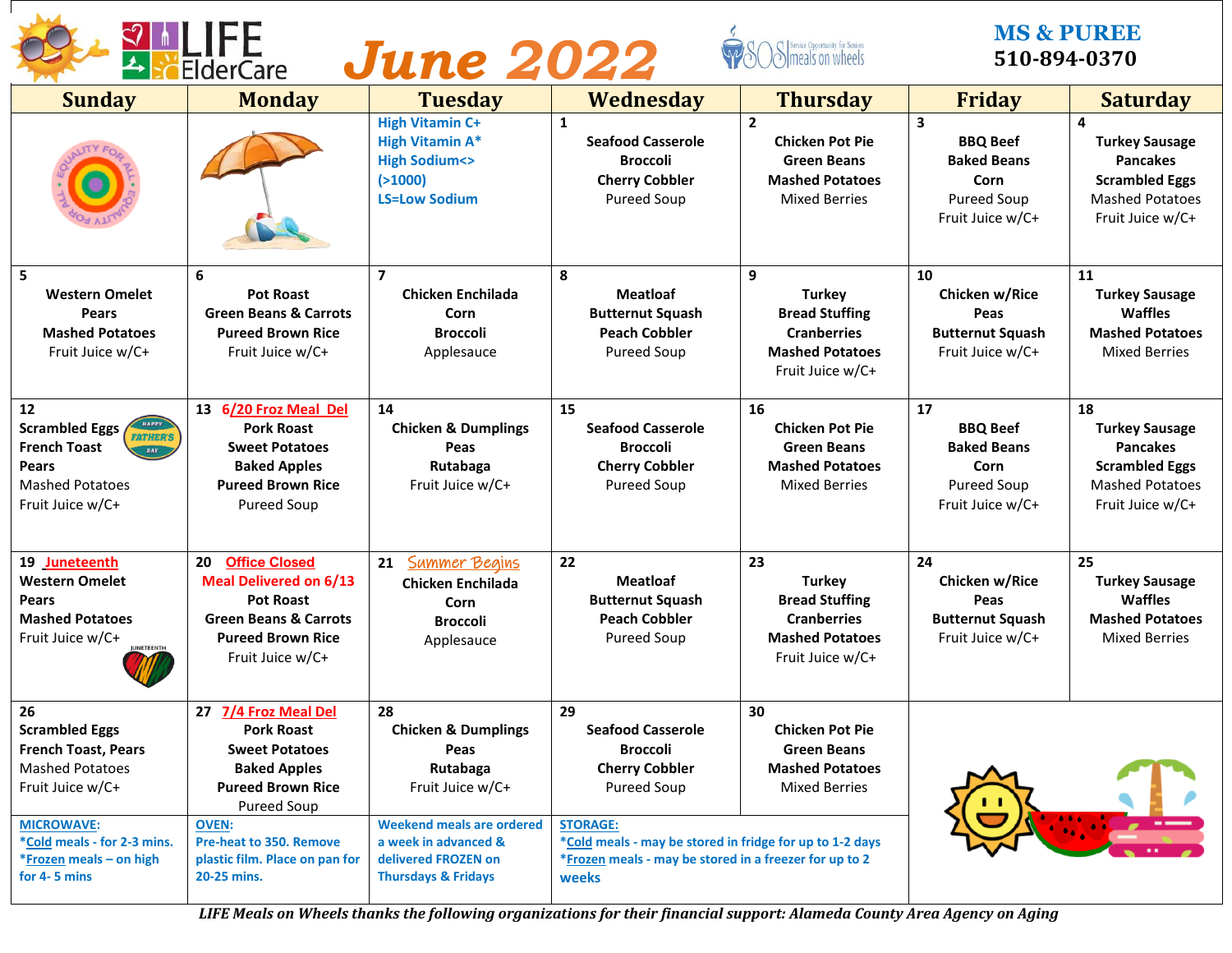



#### **RENAL MENU 510-894-0370**

| <b>Sunday</b>                                                                                                                                           | <b>Monday</b>                                                                                                                                                   | <b>Tuesday</b>                                                                                                      | <b>Wednesday</b>                                                                                                                               | <b>Thursday</b>                                                                                            | <b>Friday</b>                                                                                    | <b>Saturday</b>                                                                                 |
|---------------------------------------------------------------------------------------------------------------------------------------------------------|-----------------------------------------------------------------------------------------------------------------------------------------------------------------|---------------------------------------------------------------------------------------------------------------------|------------------------------------------------------------------------------------------------------------------------------------------------|------------------------------------------------------------------------------------------------------------|--------------------------------------------------------------------------------------------------|-------------------------------------------------------------------------------------------------|
|                                                                                                                                                         |                                                                                                                                                                 | <b>High Vitamin C+</b><br><b>High Vitamin A*</b><br><b>High Sodium&lt;&gt;</b><br>( > 1000)<br><b>LS=Low Sodium</b> | $\mathbf{1}$<br><b>Pot Roast</b><br><b>Rotini Pasta</b><br><b>Green Beans</b><br>Pears<br>Cole Slaw                                            | $\overline{2}$<br><b>Turkey</b><br>Carrots & Peas*<br><b>Rotini Pasta</b><br>Romaine & Cucumber<br>Peaches | 3<br><b>Pot Roast</b><br><b>Rotini Pasta</b><br><b>Green Beans</b><br>Pears<br>Cole Slaw         | 4<br><b>Chicken and Rice</b><br>Casserole<br>Broccoli+<br><b>Baby Carrots*</b><br>Fruit         |
| 5<br><b>Egg Frittata with</b><br><b>Vegetables</b><br><b>Capri Vegetables</b><br><b>Apple Sauce+</b><br><b>White Bread</b>                              | 6<br><b>Meat Loaf</b><br>Carrots*<br><b>White Rice</b><br>Romaine & Cucumber<br><b>Fruit Cocktail</b>                                                           | $\overline{7}$<br>Chicken w/Vegetables<br><b>Carrots</b><br><b>White Rice</b><br><b>Fruit Cocktail</b>              | 8<br><b>Pot Roast</b><br><b>Rotini Pasta</b><br><b>Green Beans</b><br><b>Pears</b><br>Cole Slaw                                                | 9<br><b>Turkey</b><br>Carrots & Peas*<br><b>Rotini Pasta</b><br>Romaine & Cucumber<br>Peaches              | 10<br><b>Pot Roast</b><br><b>Rotini Pasta</b><br><b>Green Beans</b><br><b>Pears</b><br>Cole Slaw | 11<br><b>Chicken and Rice</b><br>Casserole<br>Broccoli+<br><b>Baby Carrots*</b><br>Fruit        |
| 12<br><b>Egg Frittata with</b><br><b>Vegetables</b><br><b>Capri Vegetables</b><br><b>Apple Sauce+</b><br>HAPPY<br><b>FATHER'S</b><br>White Bread<br>DAY | 13 6/20 Froz Meal Del<br><b>Meat Loaf</b><br>Carrots*<br><b>White Rice</b><br>Romaine & Cucumber<br>Fruit Cocktail                                              | 14<br><b>Chicken w/Vegetables</b><br><b>Carrots</b><br><b>White Rice</b><br><b>Fruit Cocktail</b>                   | 15<br><b>Pot Roast</b><br><b>Rotini Pasta</b><br><b>Green Beans</b><br><b>Pears</b><br>Cole Slaw                                               | 16<br><b>Turkey</b><br>Carrots & Peas*<br><b>Rotini Pasta</b><br>Romaine & Cucumber<br>Peaches             | 17<br><b>Pot Roast</b><br><b>Rotini Pasta</b><br><b>Green Beans</b><br>Pears<br>Cole Slaw        | 18<br><b>Chicken and Rice</b><br><b>Casserole</b><br>Broccoli+<br><b>Baby Carrots*</b><br>Fruit |
| 19 Juneteenth<br><b>Egg Frittata with</b><br><b>Vegetables</b><br><b>Capri Vegetables</b><br><b>Apple Sauce+</b><br><b>White Bread</b>                  | 20<br><b>Office Closed</b><br><b>Meal Delivered on 6/13</b><br><b>Meat Loaf</b><br>Carrots*<br><b>White Rice</b><br>Romaine & Cucumber<br><b>Fruit Cocktail</b> | <b>Summer Begins</b><br>21<br>Chicken w/Vegetables<br><b>Carrots</b><br><b>White Rice</b><br><b>Fruit Cocktail</b>  | 22<br><b>Pot Roast</b><br><b>Rotini Pasta</b><br><b>Green Beans</b><br><b>Pears</b><br>Cole Slaw                                               | 23<br><b>Turkey</b><br>Carrots & Peas*<br><b>Rotini Pasta</b><br>Romaine & Cucumber<br>Peaches             | 24<br><b>Pot Roast</b><br><b>Rotini Pasta</b><br><b>Green Beans</b><br><b>Pears</b><br>Cole Slaw | 25<br><b>Chicken and Rice</b><br>Casserole<br>Broccoli+<br><b>Baby Carrots*</b><br>Fruit        |
| 26<br><b>Egg Frittata with</b><br><b>Vegetables</b><br><b>Capri Vegetables</b><br><b>Apple Sauce+</b><br>White Bread                                    | 27 7/4 Froz Meal Del<br><b>Meat Loaf</b><br>Carrots*<br><b>White Rice</b><br>Romaine & Cucumber<br>Fruit Cocktail                                               | 28<br>Chicken w/Vegetables<br><b>Carrots</b><br><b>White Rice</b><br><b>Fruit Cocktail</b>                          | 29<br><b>Pot Roast</b><br><b>Rotini Pasta</b><br><b>Green Beans</b><br><b>Pears</b><br>Cole Slaw                                               | 30<br><b>Turkey</b><br>Carrots & Peas*<br><b>Rotini Pasta</b><br>Romaine & Cucumber<br>Peaches             |                                                                                                  |                                                                                                 |
| <b>MICROWAVE:</b><br>*Cold meals - for 2-3 mins.<br>*Frozen meals - on high<br>for 4-5 mins                                                             | <b>OVEN:</b><br><b>Pre-heat to 350. Remove</b><br>plastic film. Place on pan for<br>20-25 mins.                                                                 | <b>Weekend meals are ordered</b><br>a week in advanced &<br>delivered FROZEN on<br><b>Thursdays &amp; Fridays</b>   | <b>STORAGE:</b><br>*Cold meals - may be stored in fridge for up to 1-2 days<br>*Frozen meals - may be stored in a freezer for up to 2<br>weeks |                                                                                                            |                                                                                                  |                                                                                                 |